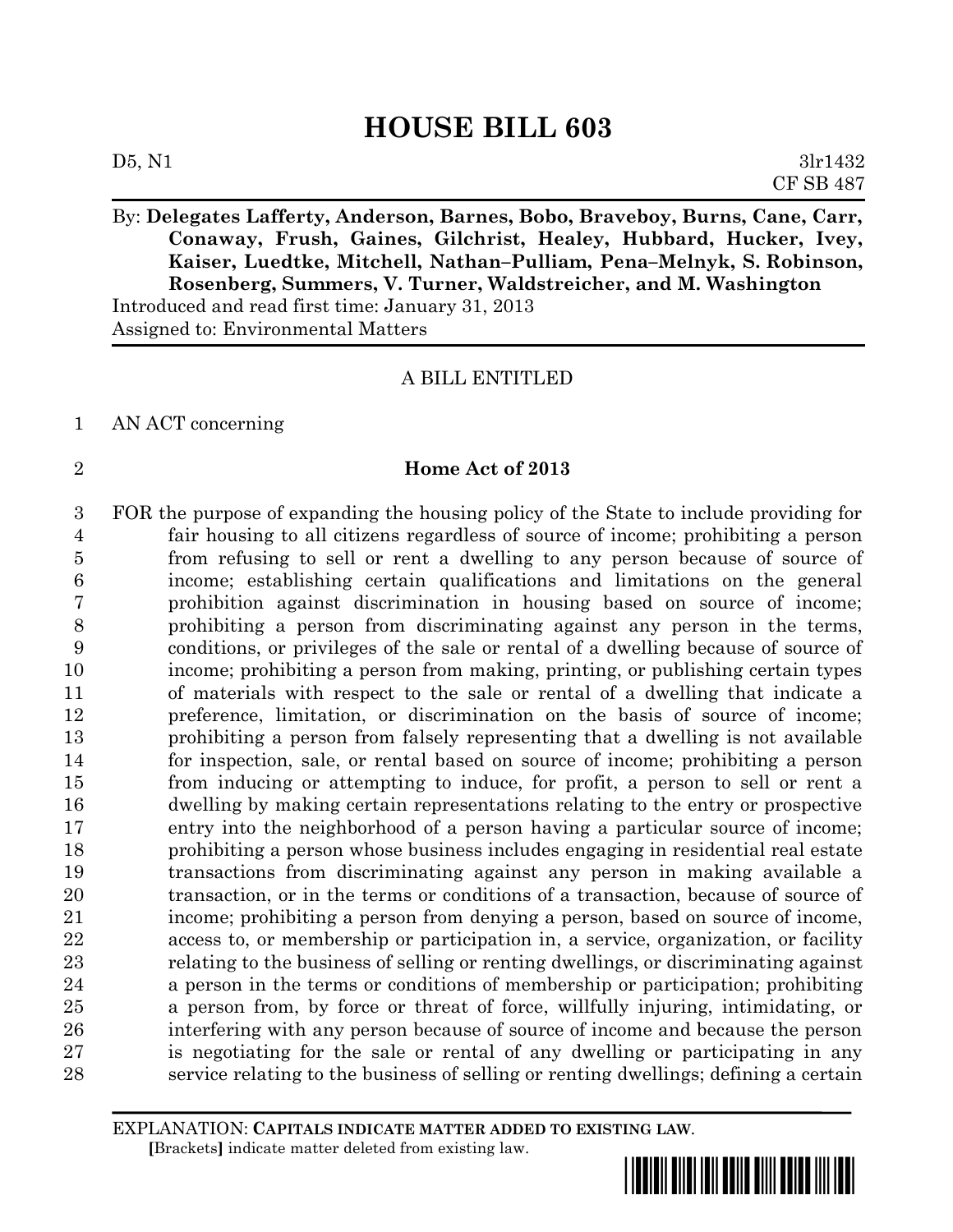term; providing that certain provisions concerning source of income do not apply to certain housing; providing that this Act does not limit the rights or remedies that are otherwise available to a landlord or tenant under any other law; requiring the Department of Housing and Community Development to evaluate the effectiveness of this Act in achieving its goals and to submit an interim report on the findings and recommendations of the Department to the Governor and the General Assembly on or before a certain date; requiring the Department to submit a final report on its findings and recommendations to the Governor and the General Assembly on or before a certain date; and generally relating to prohibitions against discrimination in housing based on source of income.

- BY repealing and reenacting, with amendments,
- Article State Government
- Section 20–701, 20–702, 20–704, 20–705, 20–707, and 20–1103
- Annotated Code of Maryland
- (2009 Replacement Volume and 2012 Supplement)

#### 16 Preamble

 WHEREAS, The General Assembly recognizes that equality, fairness, and opportunity for Maryland residents often require government action and that security, mobility, and economic opportunity are enhanced by the location of a person's home; and

 WHEREAS, Discrimination in housing based on a person's source of income primarily affects persons that the General Assembly has already determined to need legal protection from discrimination such as families with children, people of color, and people with disabilities; and

 WHEREAS, Eleven states, including Connecticut, Maine, Massachusetts, Minnesota, New Jersey, North Dakota, Oklahoma, Oregon, Utah, Vermont, and Wisconsin, the District of Columbia, and over 30 localities across the country have laws prohibiting discrimination based on a person's source of income; and

 WHEREAS, This Act will not prevent private landlords from considering relevant, nondiscriminatory factors in screening rental applicants, including an applicant's ability to comply with lease terms and prior tenancy history; and

 WHEREAS, This Act seeks to deconcentrate poverty by providing additional opportunities for tenants utilizing public subsidies to live in neighborhoods other than the neighborhoods in which those individuals are currently and disproportionately residing; now, therefore,

 SECTION 1. BE IT ENACTED BY THE GENERAL ASSEMBLY OF MARYLAND, That the Laws of Maryland read as follows: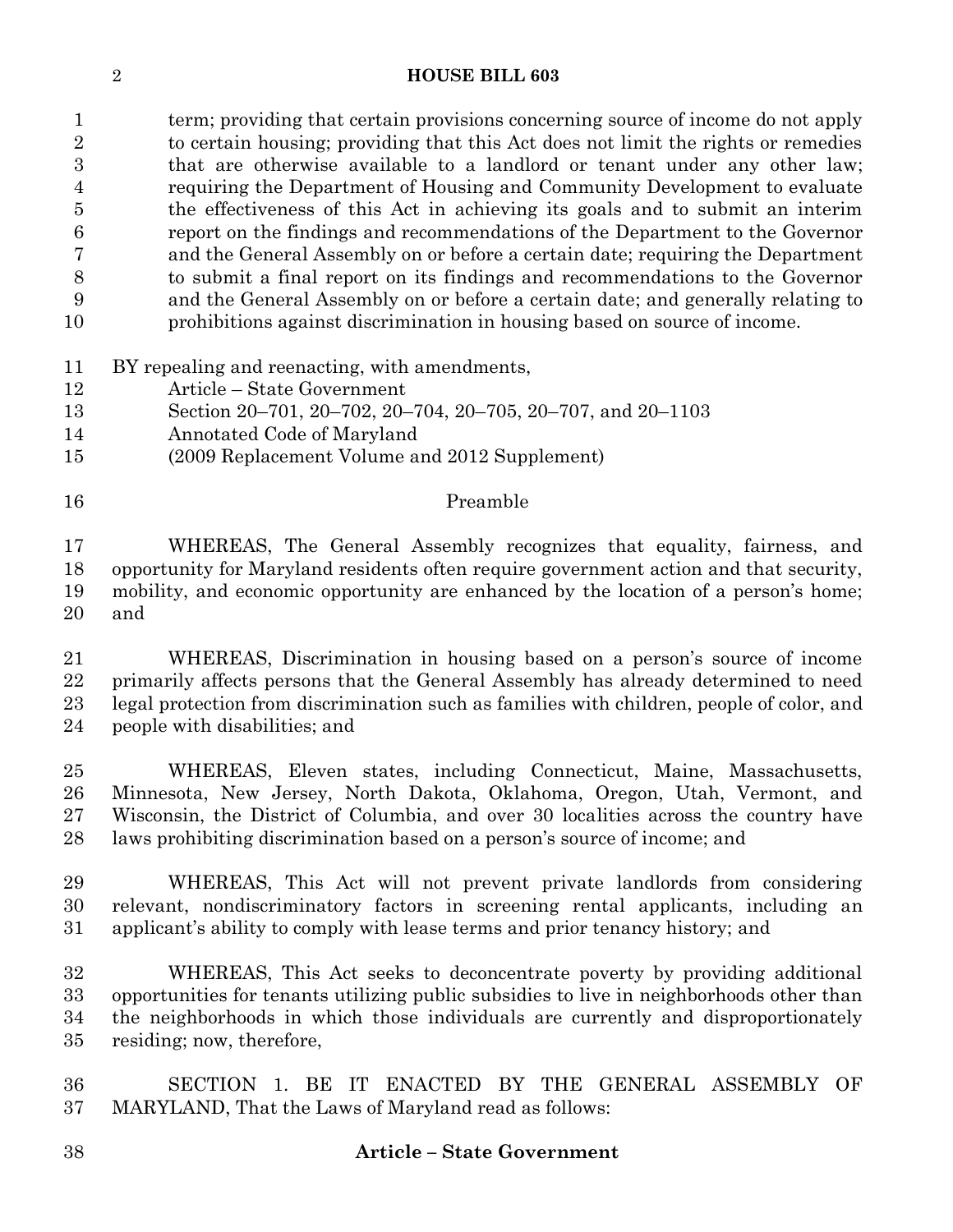# **HOUSE BILL 603** 3

| $\mathbf{1}$                     | $20 - 701.$                                                                                                                                                                                                             |
|----------------------------------|-------------------------------------------------------------------------------------------------------------------------------------------------------------------------------------------------------------------------|
| $\overline{2}$                   | In this subtitle the following words have the meanings indicated.<br>(a)                                                                                                                                                |
| $\boldsymbol{3}$                 | "Disability" means:<br>(b)<br>(1)                                                                                                                                                                                       |
| $\overline{4}$<br>$\overline{5}$ | a physical or mental impairment that substantially limits<br>(i)<br>one or more of an individual's major life activities;                                                                                               |
| $6\phantom{.}6$<br>7             | a record of having a physical or mental impairment that<br>(ii)<br>substantially limits one or more of an individual's major life activities; or                                                                        |
| 8<br>$\boldsymbol{9}$            | being regarded as having a physical or mental impairment<br>(iii)<br>that substantially limits one or more of an individual's major life activities.                                                                    |
| 10<br>11                         | (2)<br>"Disability" does not include the current illegal use of or addiction<br>to:                                                                                                                                     |
| 12<br>13                         | a controlled dangerous substance, as defined in $\S$ 5–101 of<br>(i)<br>the Criminal Law Article; or                                                                                                                    |
| 14                               | a controlled substance, as defined in 21 U.S.C. $\S$ 802.<br>(ii)                                                                                                                                                       |
| 15<br>16                         | "Discriminatory housing practice" means an act that is prohibited under $\S$<br>$\left( \mathrm{c}\right)$<br>20–705, § 20–706, § 20–707, or § 20–708 of this subtitle.                                                 |
| 17                               | (d)<br>"Dwelling" means:                                                                                                                                                                                                |
| 18<br>19<br>20                   | any building, structure, or portion of a building or structure that is<br>(1)<br>occupied, or designed or intended for occupancy, as a residence by one or more<br>families; and                                        |
| 21<br>22<br>23                   | any vacant land that is offered for sale or lease for the construction<br>(2)<br>or location on the land of any building, structure, or portion of a building or structure<br>described in item (1) of this subsection. |
| 24<br>$25\,$                     | "Familial status" means the status of one or more minors who are<br>(e)<br>(1)<br>domiciled with:                                                                                                                       |
| 26<br>$27\,$                     | (i)<br>a parent or other person having legal custody of the minor;<br>or                                                                                                                                                |
| 28<br>29                         | the designee of a parent or other person having legal custody<br>(ii)<br>of the minor with the written permission of the parent or other person.                                                                        |
| 30                               | (2)<br>"Familial status" includes the status of being:                                                                                                                                                                  |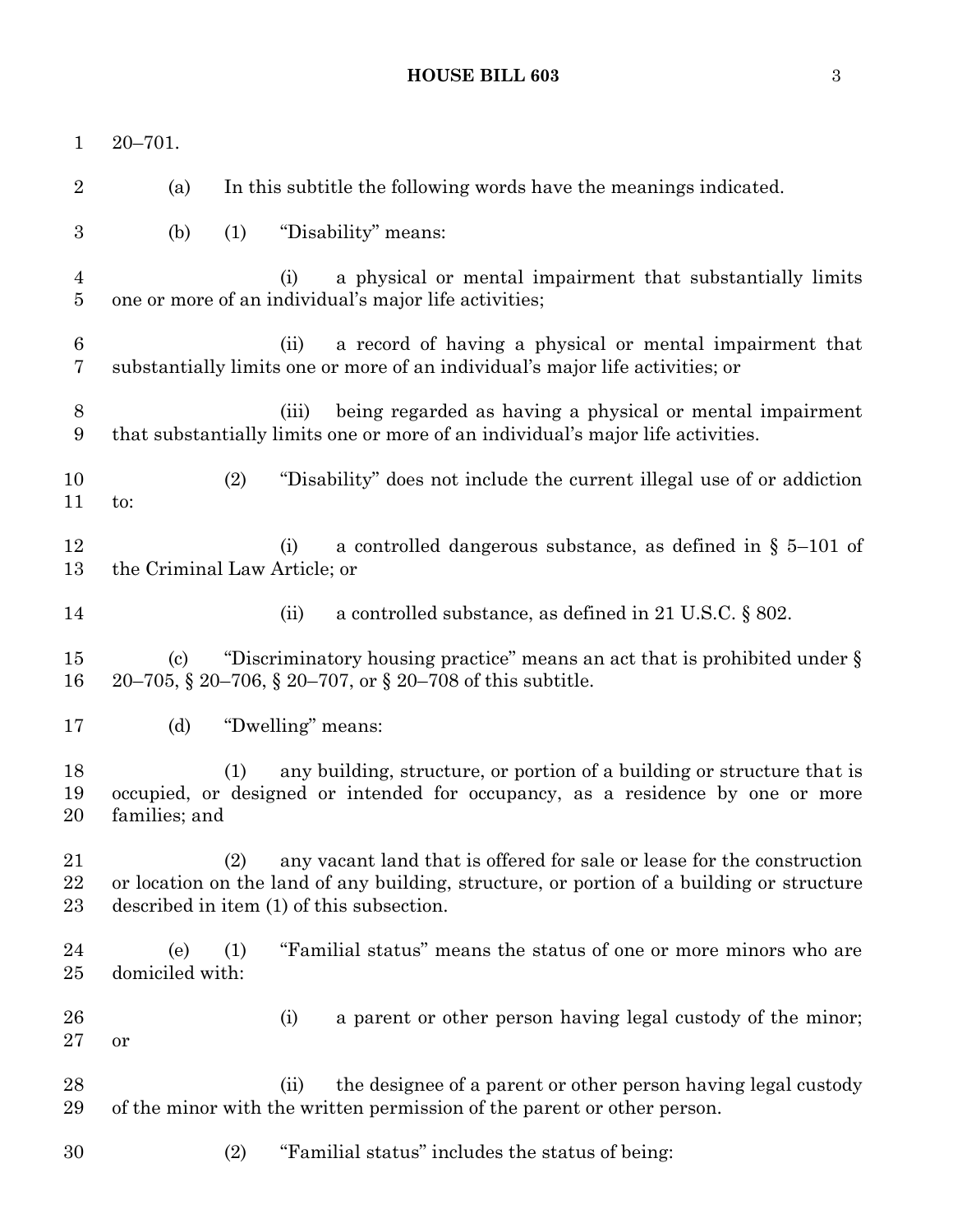(i) a pregnant woman; or (ii) an individual who is in the process of securing legal custody of a minor. (f) "Family" includes a single individual. (g) "In the business of selling or renting dwellings" means: (1) within the preceding 12 months, participating as a principal in three or more transactions involving the sale or rental of any dwelling or any interest in a dwelling; (2) within the preceding 12 months, participating as an agent, other than in the sale of the individual's own personal residence, in providing sales or rental facilities or services in two or more transactions involving the sale or rental of any dwelling or any interest in a dwelling; or (3) being the owner of any dwelling occupied, or designed or intended for occupancy, by five or more families. (h) "Marital status" means the state of being single, married, separated, divorced, or widowed. (i) "Rent" includes to lease, sublease, let, or otherwise grant for a consideration the right to occupy premises not owned by the occupant. **(J) (1) "SOURCE OF INCOME" MEANS ANY LAWFUL SOURCE OF MONEY PAID DIRECTLY OR INDIRECTLY TO, OR ON BEHALF OF, A RENTER OR BUYER OF HOUSING. (2) "SOURCE OF INCOME" INCLUDES INCOME FROM: (I) A LAWFUL PROFESSION, OCCUPATION, OR JOB; (II) ANY GOVERNMENT OR PRIVATE ASSISTANCE, GRANT, LOAN, OR RENTAL ASSISTANCE PROGRAM, INCLUDING LOW–INCOME HOUSING ASSISTANCE CERTIFICATES AND VOUCHERS ISSUED UNDER THE UNITED STATES HOUSING ACT OF 1937; (III) A GIFT, AN INHERITANCE, A PENSION, AN ANNUITY, ALIMONY, CHILD SUPPORT, OR OTHER CONSIDERATION OR BENEFIT; OR**

**HOUSE BILL 603**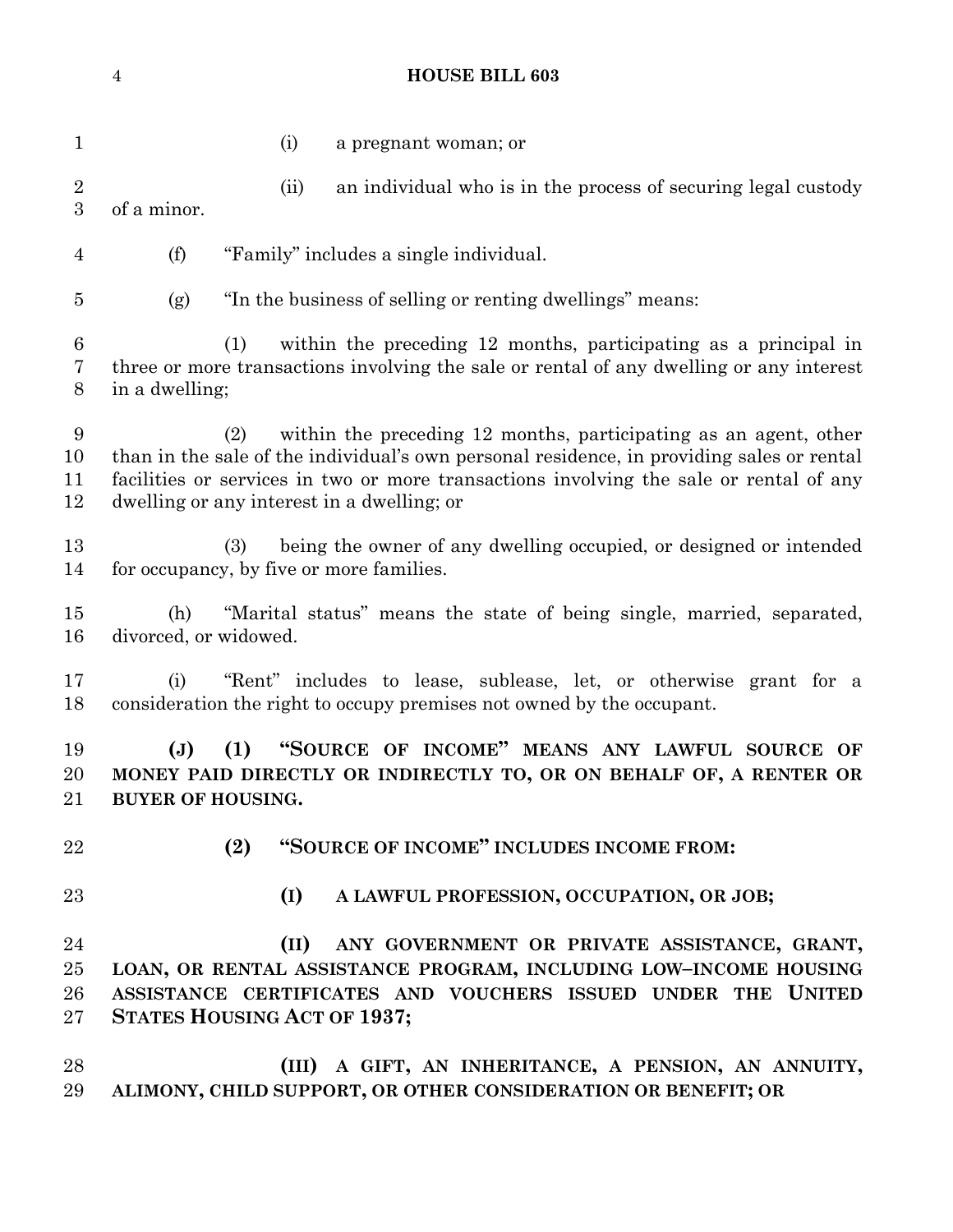#### **HOUSE BILL 603** 5

 **(IV) THE SALE OR PLEDGE OF PROPERTY OR AN INTEREST IN PROPERTY.** 20–702. (a) It is the policy of the State: (1) to provide for fair housing throughout the State to all, regardless of race, color, religion, sex, familial status, national origin, marital status, sexual orientation, **[**or**]** disability**, OR SOURCE OF INCOME**; and (2) to that end, to prohibit discriminatory practices with respect to residential housing by any person, in order to protect and insure the peace, health, safety, prosperity, and general welfare of all. (b) This subtitle: (1) is an exercise of the police power of the State for the protection of the people of the State; and (2) shall be administered and enforced by the Commission and, as provided in this title, enforced by the appropriate State court. 20–704. (a) This subtitle does not apply to: (1) the sale or rental of a single–family dwelling, if the dwelling is sold or rented without: 20 (i) the use of the sales or rental facilities or services of any: 21 1. real estate broker, agent, or salesperson; 22 22 2. agent of any real estate broker, agent, or salesperson; 23 3. person in the business of selling or renting dwellings; or 4. agent of a person in the business of selling or renting dwellings; or (ii) the publication, posting, or mailing, after notice, of any advertisement or written notice in violation of this subtitle; and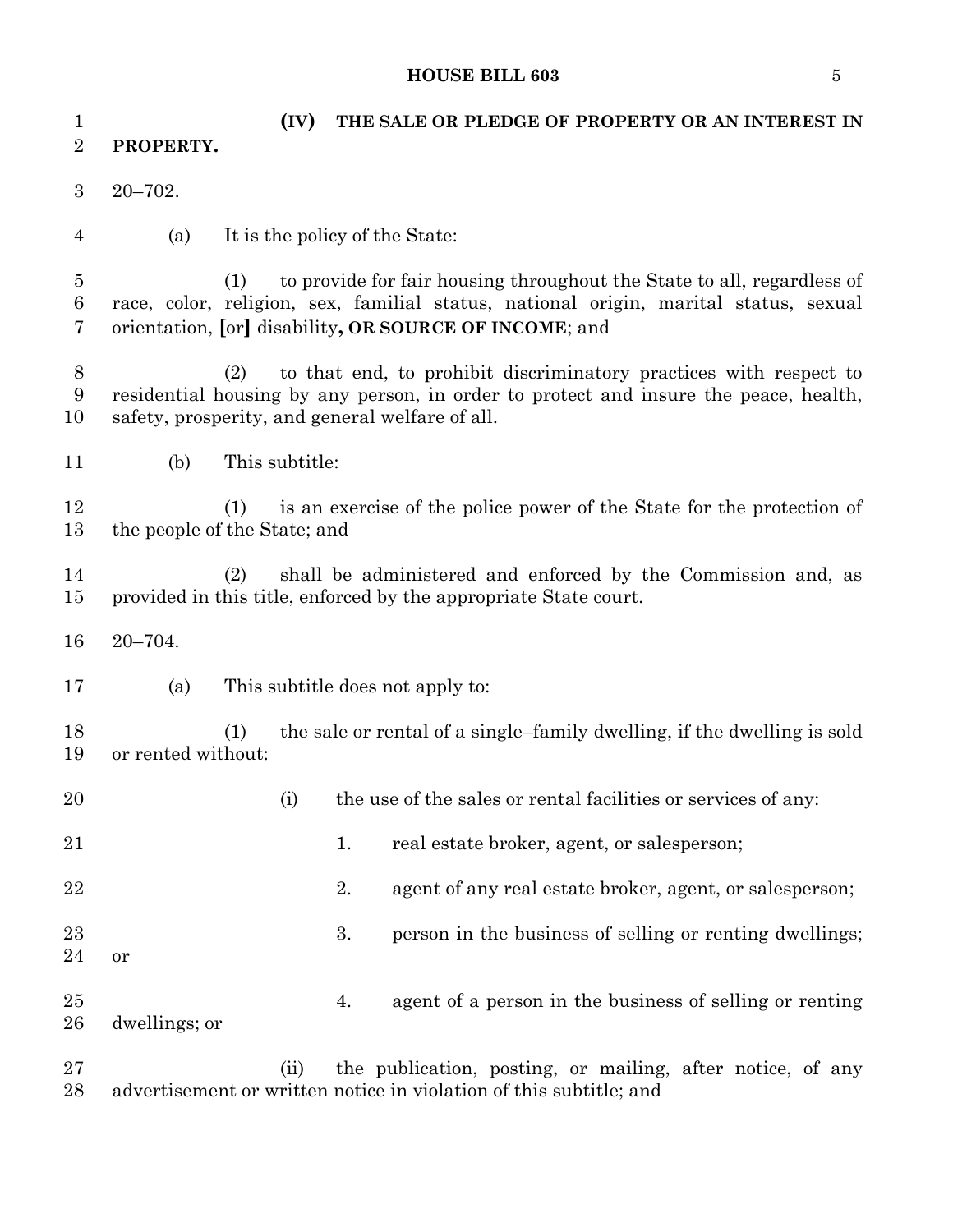(2) with respect to discrimination on the basis of sex, sexual orientation, **[**or**]** marital status**, OR SOURCE OF INCOME, IF THE SOURCE OF INCOME IS RENTAL ASSISTANCE**:

 (i) the rental of rooms in any dwelling, if the owner maintains the dwelling as the owner's principal residence; or

 (ii) the rental of any apartment in a dwelling that contains not more than five rental units, if the owner maintains the dwelling as the owner's principal residence.

 (b) The use of attorneys, escrow agents, abstractors, title companies, and other similar professional assistance as necessary to perfect or transfer the title to a single–family dwelling does not subject a person to this subtitle if the person otherwise would be exempted under subsection (a) of this section.

 (c) (1) (i) In this subsection, "housing for older persons" means housing:

- 15 1. provided under any State or federal program that is specifically designed and operated to assist elderly persons, as defined in the State or federal program;
- 2. intended for, and solely occupied by, persons who are at least 62 years old;

20 3. intended and operated for occupancy by at least one person who is at least 55 years old in each unit; or

22 4. that meets the requirements set forth in regulations adopted by the Secretary of Housing and Urban Development under 42 U.S.C. §  $24 \quad 3607(b)(2)(C)$ .

(ii) "Housing for older persons" includes:

 1. unoccupied units, if the units are reserved for occupancy by persons who meet the age requirements of subparagraph (i) of this paragraph; or

 2. units occupied as of September 13, 1988 by persons who do not meet the age requirements of subparagraph (i) of this paragraph, if the new occupant of the unit meets the age requirement.

 (2) The provisions in this subtitle concerning familial status do not apply to housing for older persons.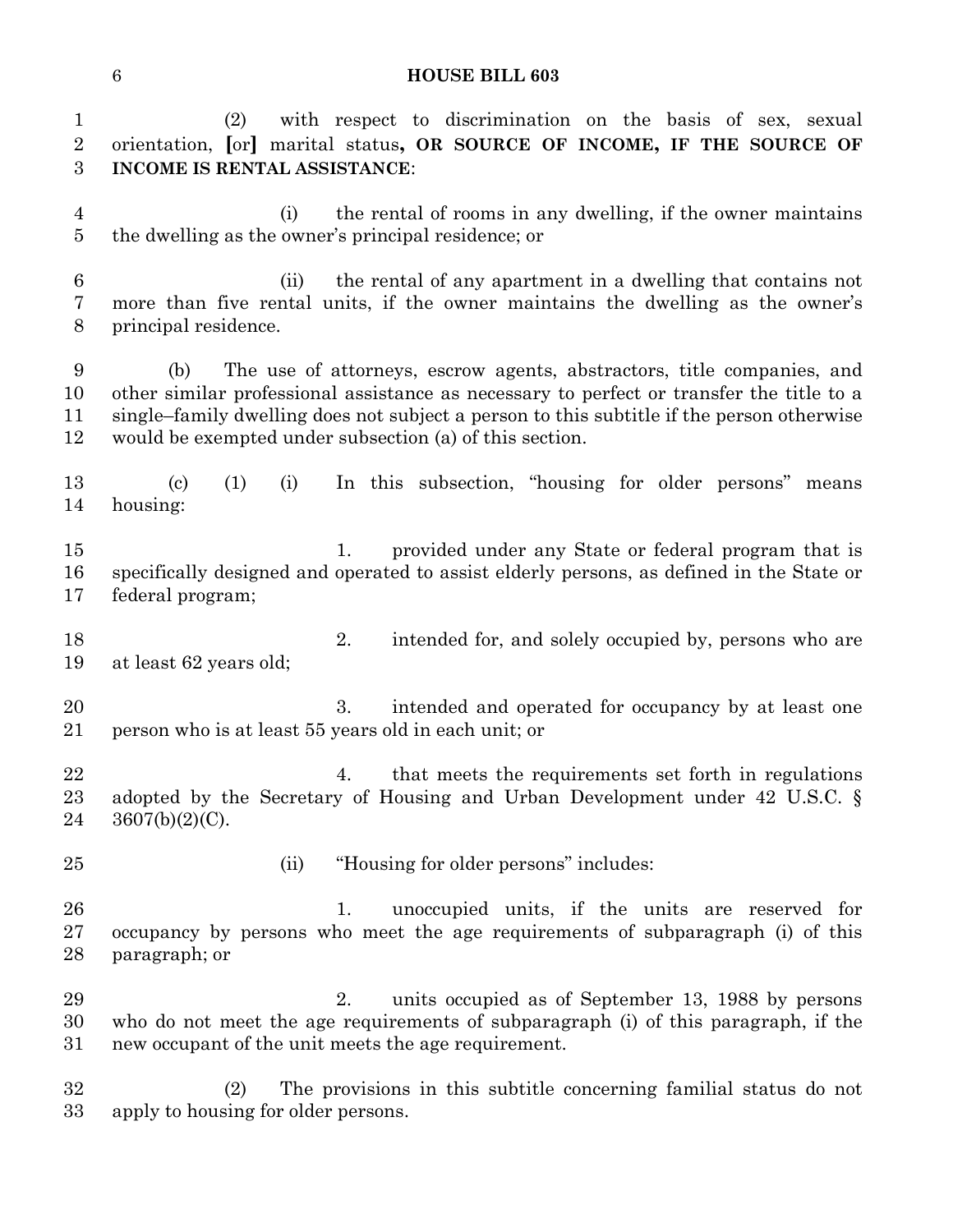**(D) (1) IN THIS SUBSECTION, "ASSISTED RENTAL HOUSING DEVELOPMENT" MEANS A DEVELOPMENT CONSISTING OF FOUR OR MORE CONTIGUOUS RENTAL UNITS IN WHICH 20% OR MORE OF THE UNITS ARE REQUIRED TO BE RENTED TO HOUSEHOLDS WITH AN INCOME THAT DOES NOT EXCEED 50% OF THE AREA MEDIAN INCOME UNDER A FEDERAL, STATE, OR LOCAL GOVERNMENT HOUSING ASSISTANCE PROGRAM.**

 **(2) THE PROVISIONS OF THIS SUBTITLE CONCERNING DISCRIMINATION ON THE BASIS OF SOURCE OF INCOME DO NOT APPLY TO THE RENTAL OF A UNIT IN AN ASSISTED RENTAL HOUSING DEVELOPMENT IF THE SOURCE OF INCOME IS RENTAL ASSISTANCE.**

 **(E) THE PROHIBITIONS IN THIS SUBTITLE AGAINST DISCRIMINATION BASED ON SOURCE OF INCOME DO NOT:**

 **(1) PROHIBIT A PERSON FROM DETERMINING THE ABILITY OF A POTENTIAL BUYER OR RENTER TO PAY A PURCHASE PRICE OR PAY RENT BY VERIFYING, IN A COMMERCIALLY REASONABLE AND NONDISCRIMINATORY MANNER, THE SOURCE AND AMOUNT OF INCOME OF THE POTENTIAL BUYER OR RENTER; OR**

# **(2) PREVENT A PERSON FROM REFUSING TO CONSIDER INCOME DERIVED FROM ANY CRIMINAL ACTIVITY.**

- 20–705.
- 

Except as provided in §§ 20–703 and 20–704 of this subtitle, a person may not:

 (1) refuse to sell or rent after the making of a bona fide offer, refuse to negotiate for the sale or rental of, or otherwise make unavailable or deny, a dwelling to any person because of race, color, religion, sex, disability, marital status, familial status, sexual orientation, **[**or**]** national origin**, OR SOURCE OF INCOME**;

 (2) discriminate against any person in the terms, conditions, or privileges of the sale or rental of a dwelling, or in the provision of services or facilities in connection with the sale or rental of a dwelling, because of race, color, religion, sex, disability, marital status, familial status, sexual orientation, **[**or**]** national origin**, OR SOURCE OF INCOME**;

 (3) make, print, or publish, or cause to be made, printed, or published, any notice, statement, or advertisement with respect to the sale or rental of a dwelling that indicates any preference, limitation, or discrimination based on race, color, religion, sex, disability, marital status, familial status, sexual orientation, **[**or**]** national origin, **OR SOURCE OF INCOME,** or an intention to make any preference, limitation, or discrimination;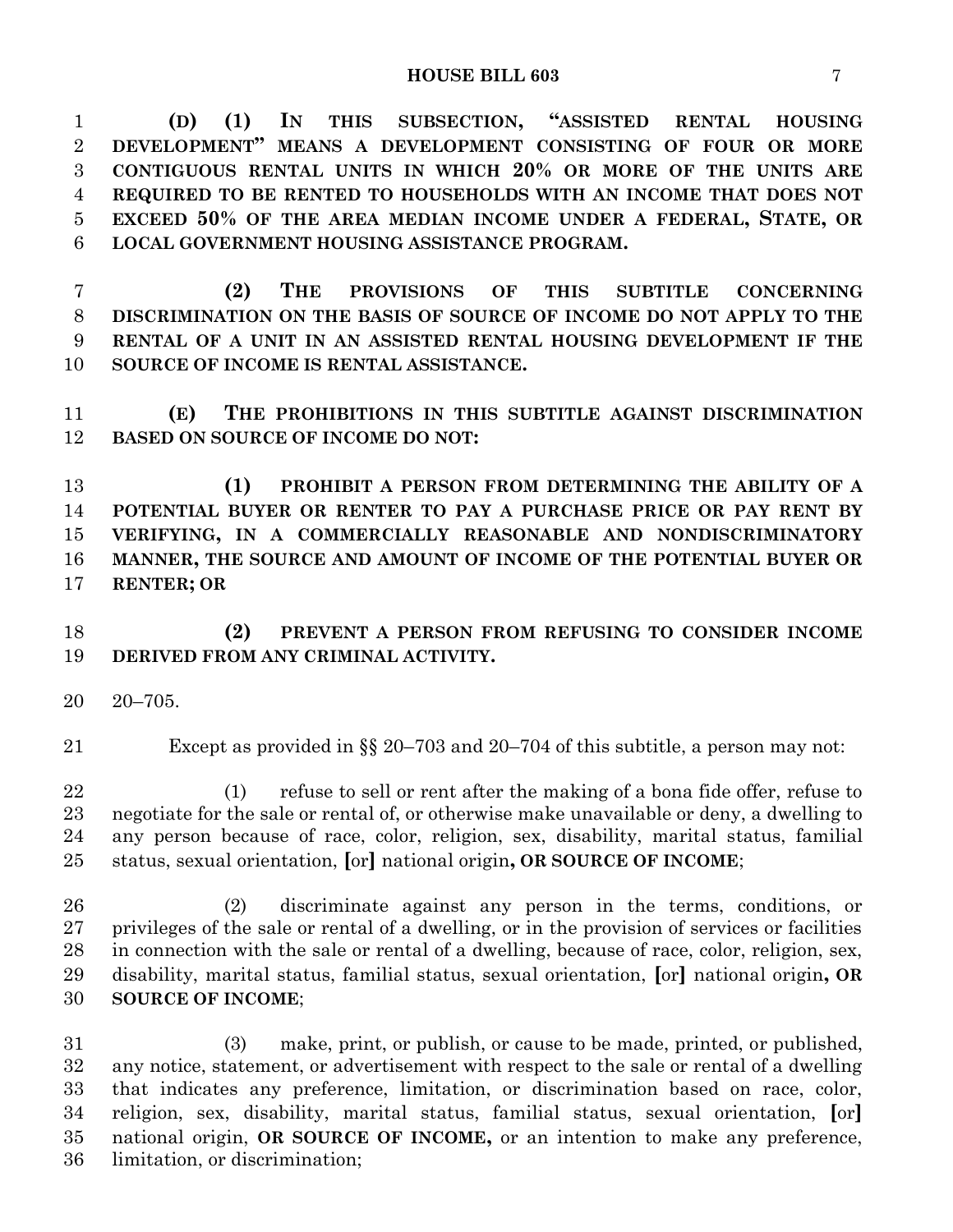(4) represent to any person, because of race, color, religion, sex, disability, marital status, familial status, sexual orientation, **[**or**]** national origin, **OR SOURCE OF INCOME,** that any dwelling is not available for inspection, sale, or rental when the dwelling is available; or

 (5) for profit, induce or attempt to induce any person to sell or rent any dwelling by representations regarding the entry or prospective entry into the neighborhood of a person of a particular race, color, religion, sex, disability, marital status, familial status, sexual orientation, **[**or**]** national origin**, OR SOURCE OF INCOME**.

20–707.

(a) In this section, "residential real estate–related transaction" means:

 (1) the making or purchasing of loans or providing other financial assistance:

 (i) for purchasing, constructing, improving, repairing, or maintaining a dwelling; or

- 
- (ii) secured by residential real estate; or
- 
- (2) the selling, brokering, or appraising of residential real property.

 (b) (1) A person whose business includes engaging in residential real estate–related transactions may not discriminate against any person in making available a transaction, or in the terms or conditions of a transaction, because of race, color, religion, sex, disability, marital status, familial status, sexual orientation, **[**or**]** national origin**, OR SOURCE OF INCOME**.

 (2) Paragraph (1) of this subsection does not prohibit a person engaged in the business of furnishing appraisals of real property from taking into consideration factors other than race, color, religion, sex, disability, marital status, familial status, sexual orientation, **[**or**]** national origin**, OR SOURCE OF INCOME**.

 (c) A person may not, because of race, color, religion, sex, disability, marital status, familial status, sexual orientation, **[**or**]** national origin**, OR SOURCE OF INCOME**:

 (1) deny a person access to, or membership or participation in, a multiple–listing service, real estate brokers' organization, or other service, organization, or facility relating to the business of selling or renting dwellings; or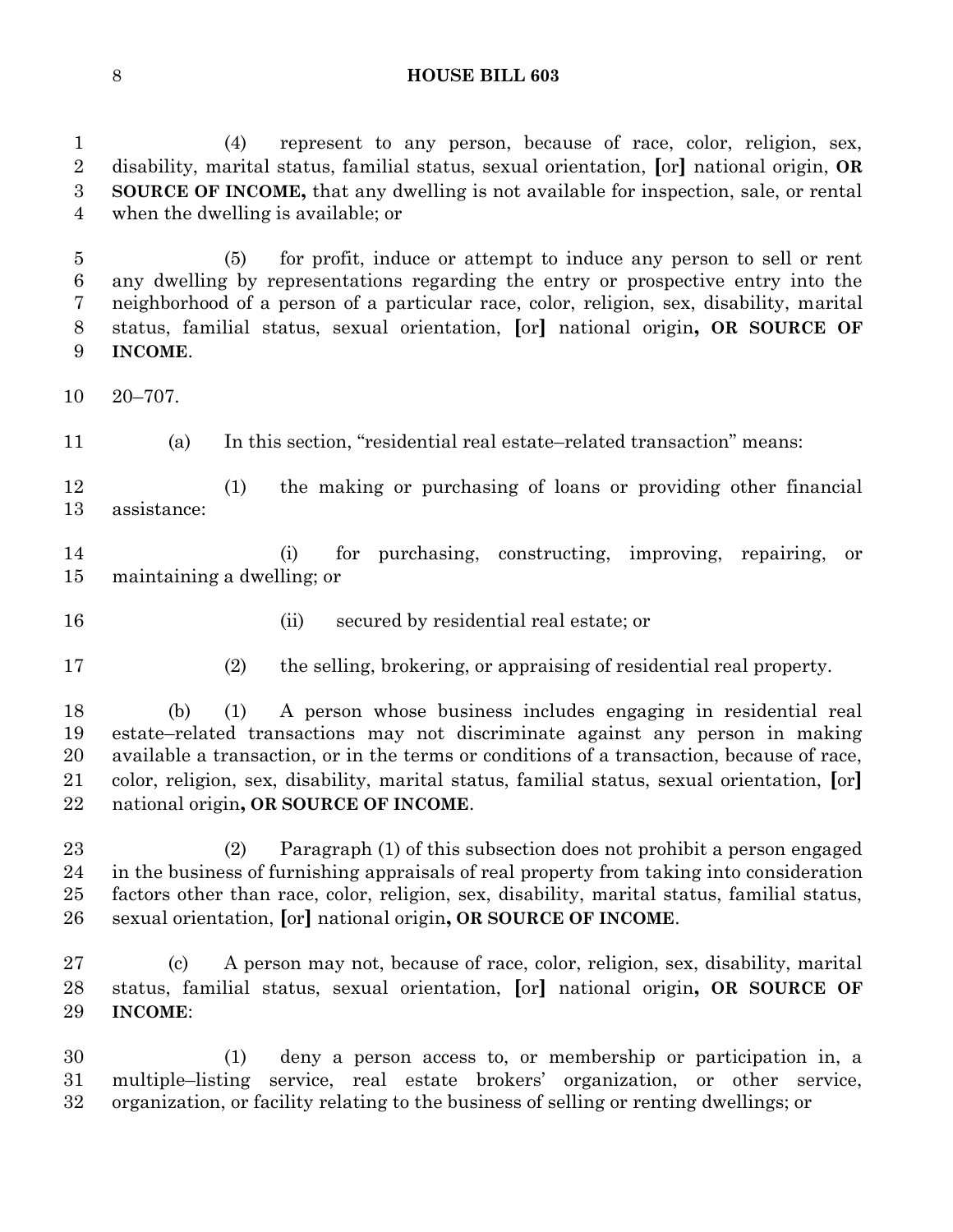**HOUSE BILL 603** 9

 (2) discriminate against a person in the terms or conditions of membership or participation.

20–1103.

 (a) In this section, "disability", "dwelling", "familial status", "marital status", **[**and**]** "rent"**, AND "SOURCE OF INCOME"** have the meanings stated in § 20–701 of this title.

 (b) Whether or not acting under color of law, a person may not, by force or threat of force, willfully injure, intimidate, interfere with, or attempt to injure, intimidate, or interfere with:

 (1) any person because of race, color, religion, sex, disability, marital status, familial status, sexual orientation, **[**or**]** national origin**, OR SOURCE OF INCOME** and because the person is or has been:

 (i) selling, purchasing, renting, financing, occupying, or contracting or negotiating for the sale, purchase, rental, financing, or occupation of any dwelling; or

 (ii) applying for or participating in any service, organization, or facility relating to the business of selling or renting dwellings;

 (2) any person because the person is or has been, or in order to intimidate the person or any other person or any class of persons from:

 (i) participating, without discrimination on account of race, color, religion, sex, disability, marital status, familial status, sexual orientation, **[**or**]** national origin, **OR SOURCE OF INCOME,** in any of the activities, services, organizations, or facilities described in item (1) of this subsection; or

 (ii) affording another person or class of persons the opportunity or protection to participate in any of the activities, services, organizations, or facilities described in item (1) of this subsection; or

 (3) any person because the person is or has been, or in order to discourage the person or any other person from:

 (i) lawfully aiding or encouraging other persons to participate, without discrimination on account of race, color, religion, sex, disability, marital status, familial status, sexual orientation, **[**or**]** national origin, **OR SOURCE OF INCOME,** in any of the activities, services, organizations, or facilities described in item (1) of this subsection; or